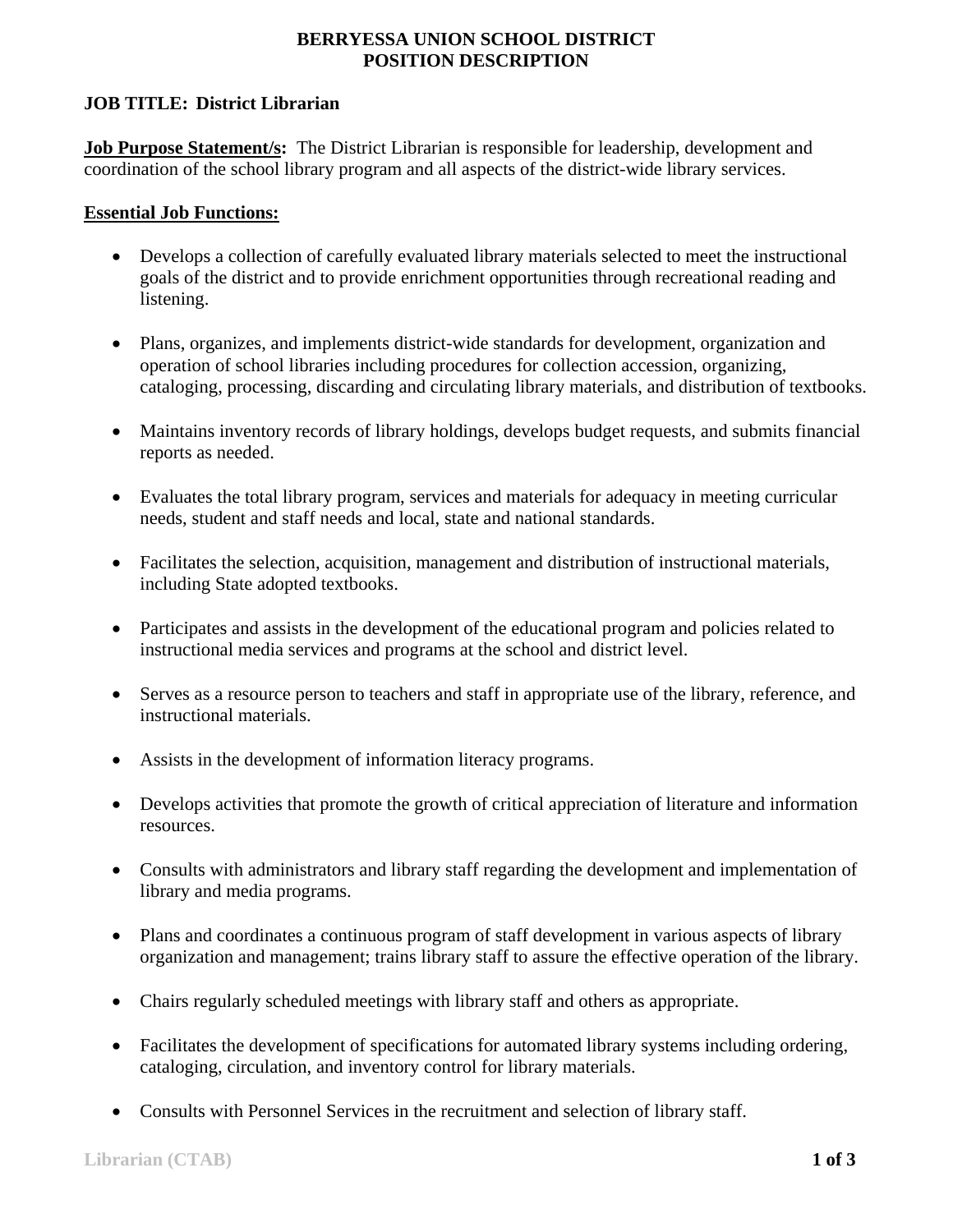## **BERRYESSA UNION SCHOOL DISTRICT POSITION DESCRIPTION**

## **JOB TITLE: District Librarian**

#### **Other Job Functions:**

- Attends and participates in Education Services meetings and pertinent district, county, and state workshops and meetings.
- Stays current with curricular/instructional research and materials through a variety of activities.
- Prepares pertinent reports as required.
- Performs other duties as assigned

#### **Job Requirements – Qualifications:**

#### **Education and Experience Requirements:**

- Bachelor's degree; Master's degree preferred.
- Three years of successful librarian experience; classroom teaching experience desired.
- Experience with diverse student and community populations.
- Understanding of second language acquisition theory; teaching and learning in multilingual settings.

#### **Skills, Knowledge, Abilities and/or Physical Requirements:**

- Skills to operate standard office equipment including use of computer applications to enhance essential job functions.
- Abilities to stimulate and motivate students to learn; establish and maintain cooperative relationships with staff, vendors, and community members; communicate effectively in English both orally and in writing; meet schedules and time lines; work independently with appropriate direction; analyze situations accurately and adopt an effective course of action; learn and use technology and computer software applications as appropriate to the work environment; use tact, patience, and courtesy when dealing with people; apply initiative and judgment in discussing problems with community members and staff, involving library practices and policies; understand and be sensitive to those of culturally and linguistically diverse backgrounds; use a consultative approach to resolving work related issues; continuously seek quality service and process improvements in order to support the district's mission; plan, organize, implement, and support district and site library services and activities; train assigned staff; provide leadership and direction to school library programs; evaluate and select materials for site libraries that support the District's curriculum; develop technical standards for the purchase of instructional materials; design school library media centers; organize and chair District committees in support of library services; interpret, apply and explain rules, regulations, policies and procedures.